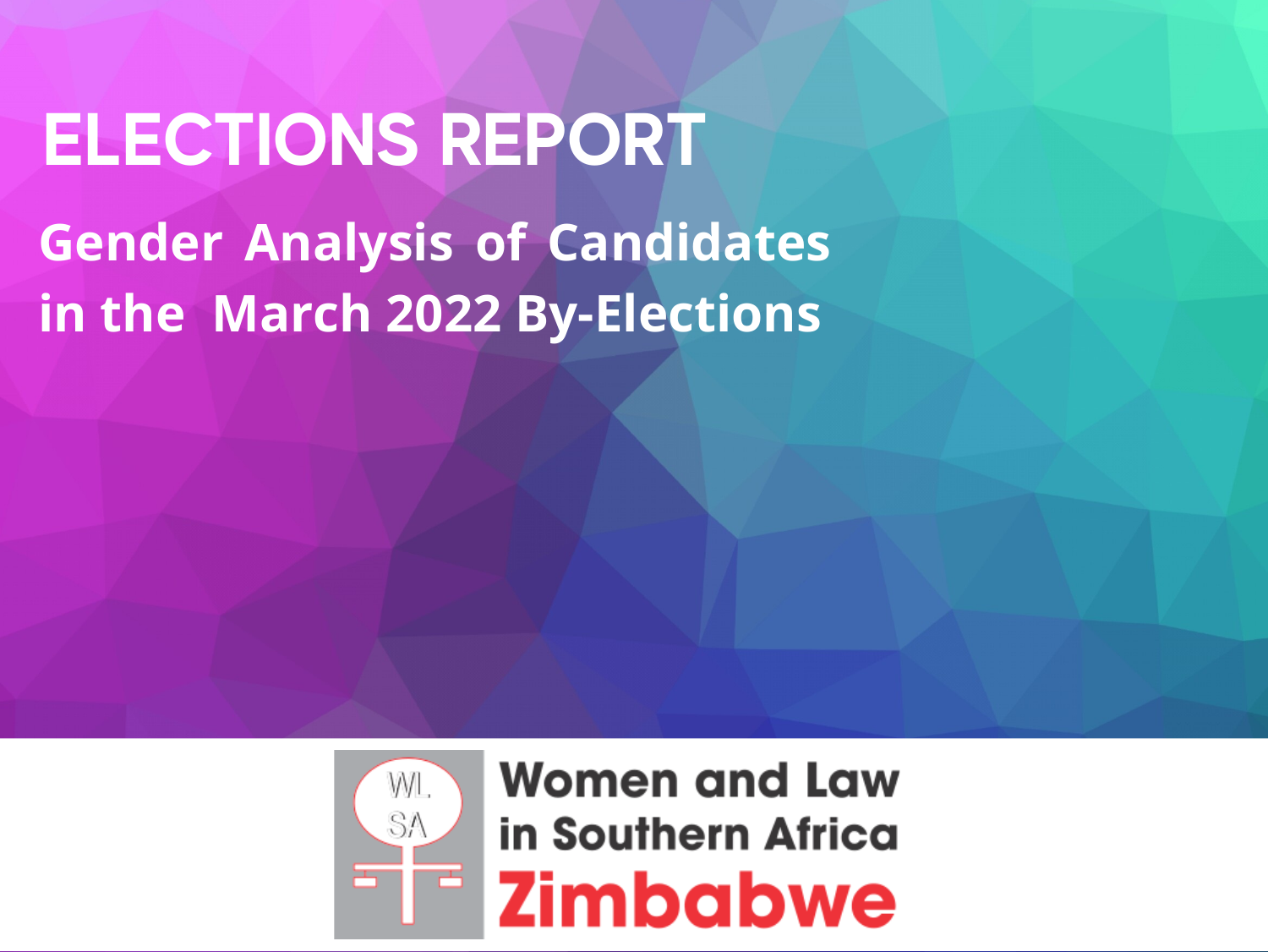### **INTRODUCTION**

**President ED Mnagwagwa set the 26th of March 2022 for By-Elections in 28 parliamentary seats. The seats became vacant by reasons of:** 

- **Death of an elected member**
- **Resignation of a candidate**
- **Dismissal from being a Member of Parliament**
- **Expulsion of a candidate from a party on whose ticket he or she was elected**

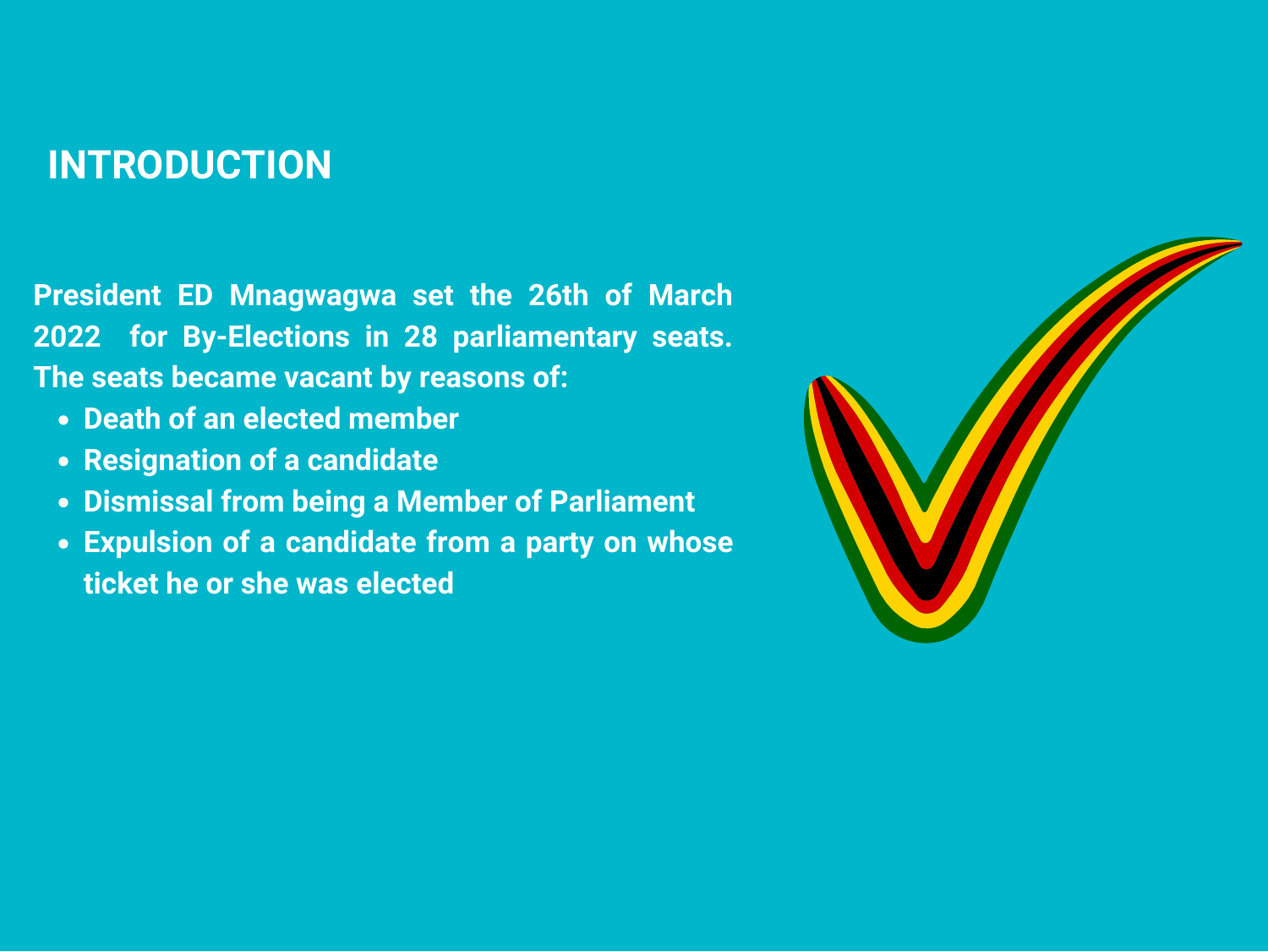### **BACKGROUND**

- **Zimbabwe adopted a constitution in 2013 which incorporated provisions for the achievement of gender equality under section 17, 56 and 80.**
- **Despite the provisions in the 2013 Zimbabwe Constitution especially section 17, 56 and 80 that promote gender balance, there is still a long way to go before gender parity in political representation becomes a reality in Zimbabwe, particularly for women who have been marginalised for centuries.**
- **The call by the Government to extend the piecemeal 60 quota seats for women in the national assembly has failed to increase the number of women to 50% .**
- **Women who were selected into parliament through the quota have faced alot of challenges, yet the government has extended to quota for the next 10 years.**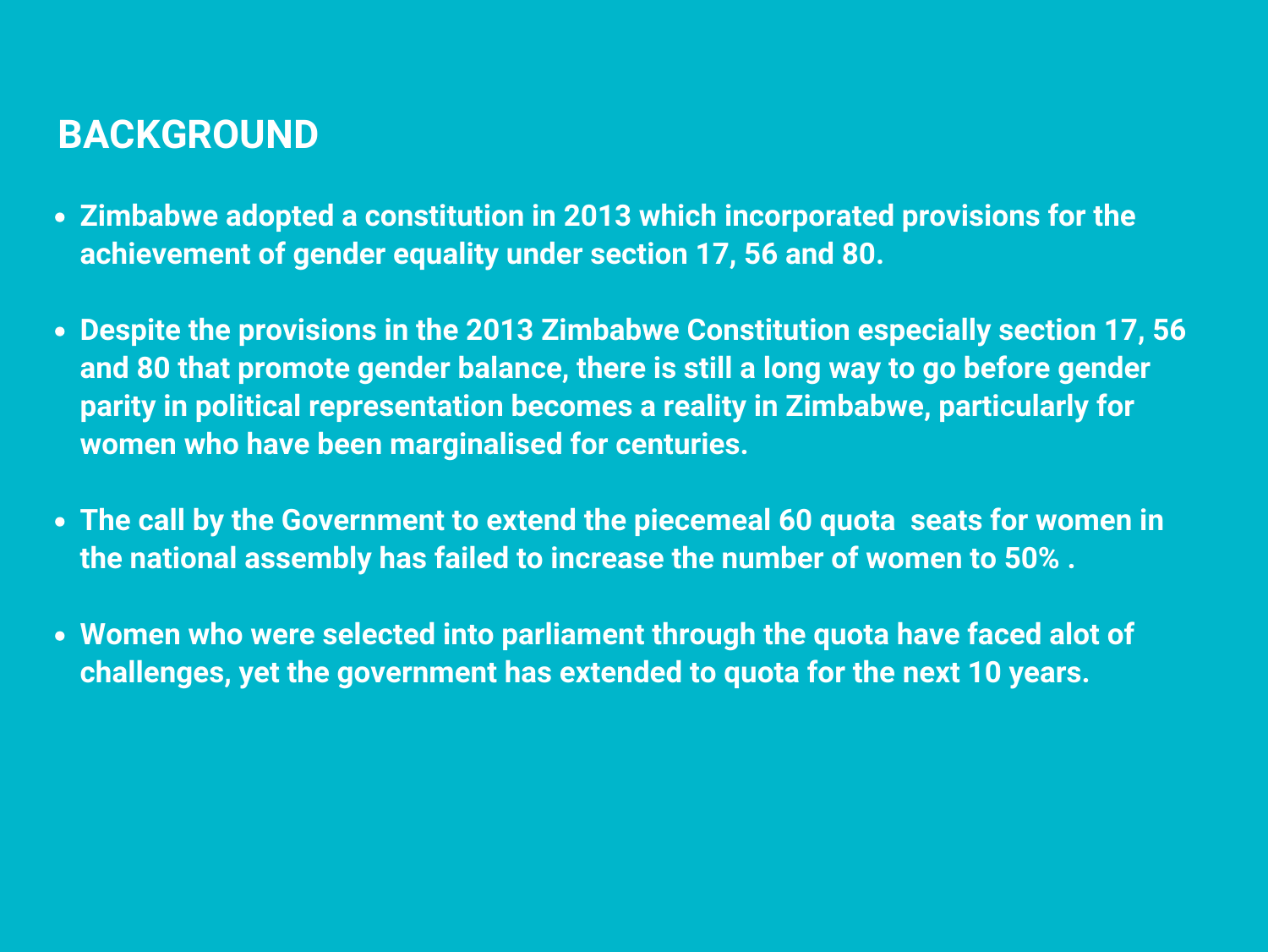- **Despite all the challenges faced by women on proportional representation seats, the government has been extended the quota seats for the next 10 years in the National Assembly and also Local government level.**
- **Women's equal participation in decision-making is not only a demand for simple justice or democracy but can also be seen as a necessary condition for women's interests to be taken into account.**
- **Without the active participation of women and the incorporation of women's perspective at all levels of decision making, the goals of equality, development and peace cannot be achieved.**
- **Any society like Zimbabwe benefits from the increased representation of women in public political office .**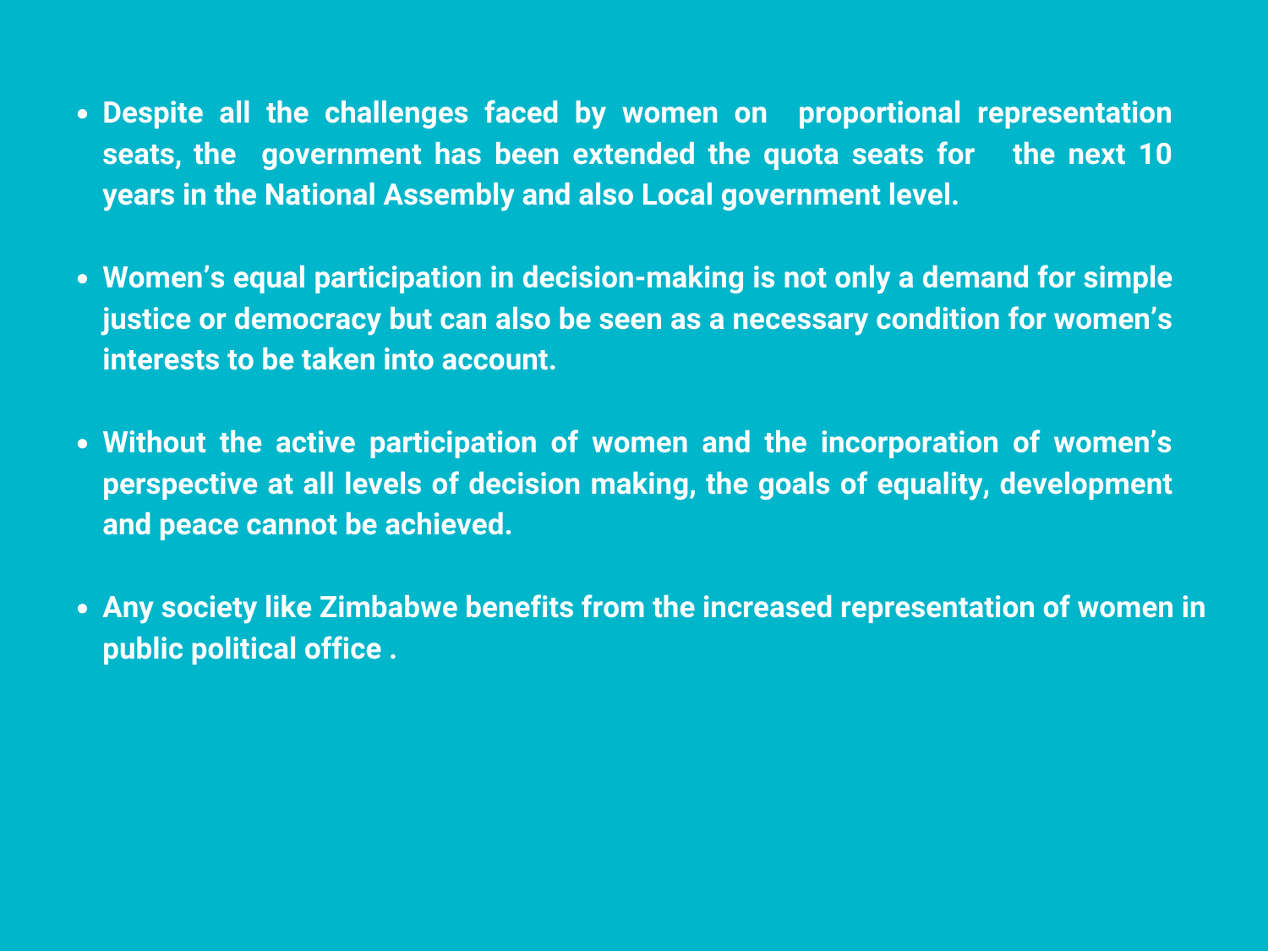# **METHODOLOGY**

**The study used desk research mainly from Zimbabwe Electoral Commission. The study was quantitative, and it focus was on gender disaggregation of candidature by province and constituency The data was analysed using Univariate analysis describing one variable i.e. gender.**

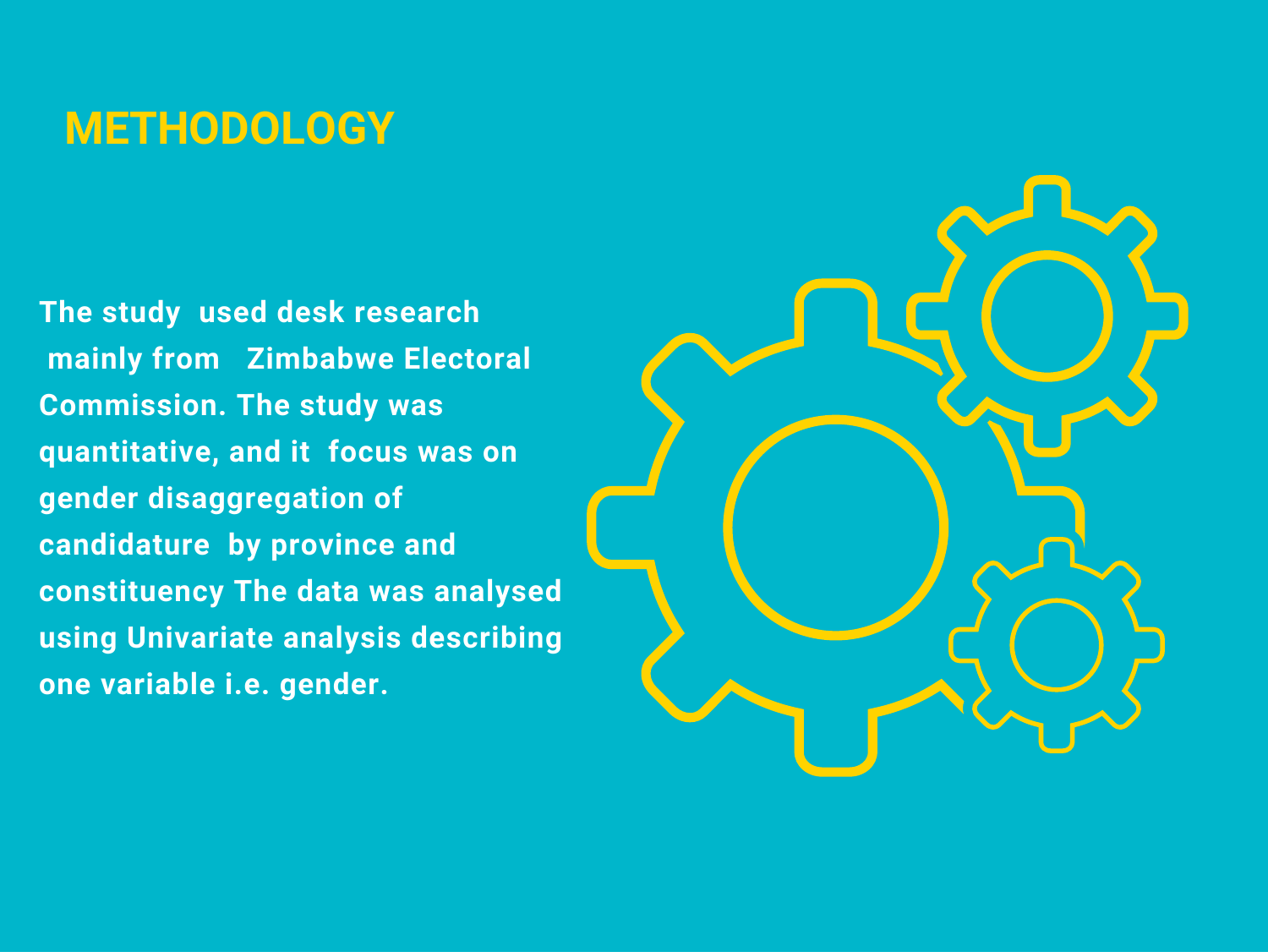### **KEY FINDINGS -National Statistics**



**There are 28 parliamentary constituency seats in the 26 March 2022 By-elections. The total number of candidates contesting is 118, consisting of 102 males and 16 females. There are 15 Political parties and 7 independent candidates**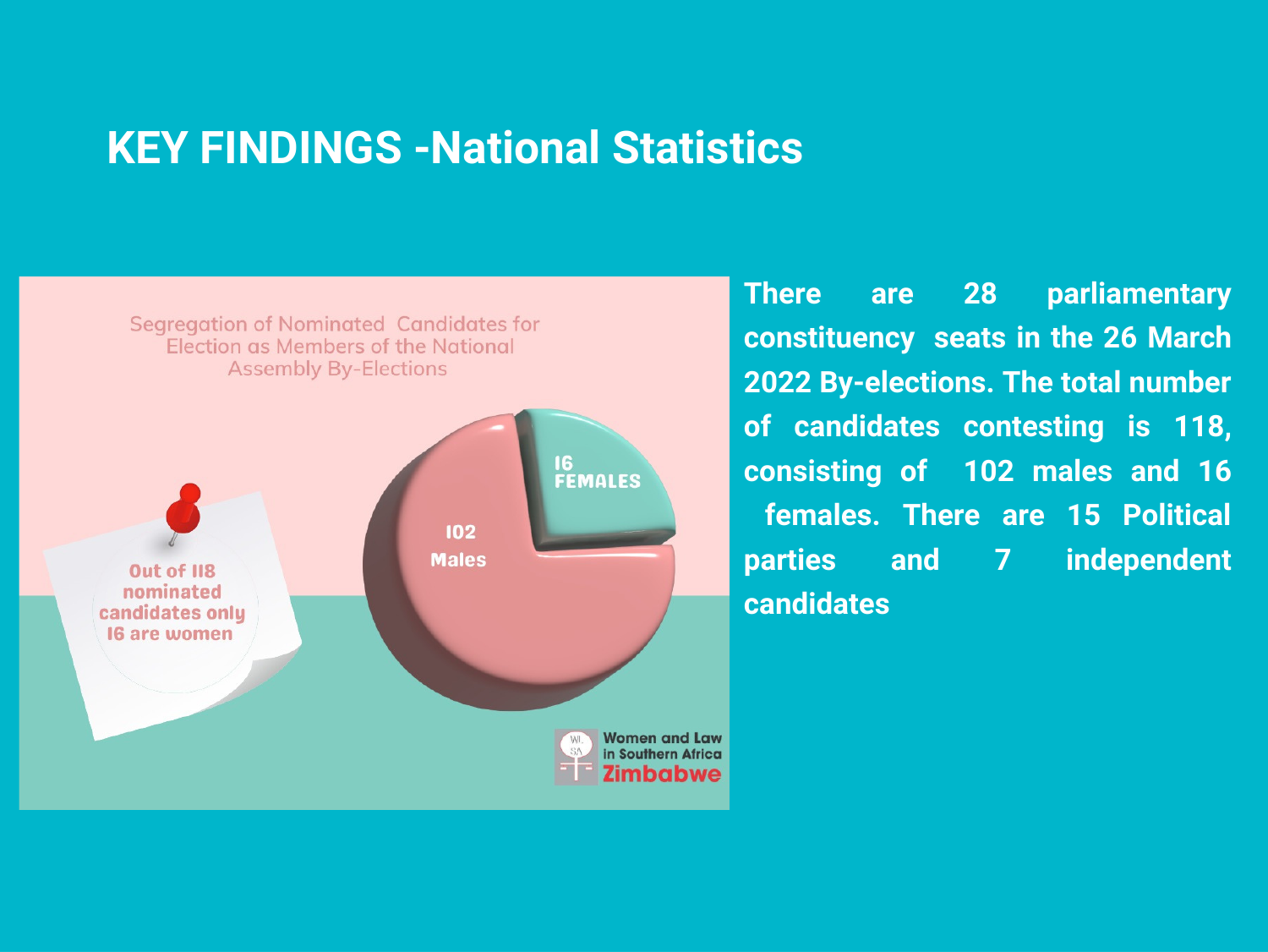# **KEY FINDINGS -Provincial Level**

### **BULAWAYO PROVINCE**

**There are 12 nominated candidates from 7 political parties and 1 independent candidate contesting for national assembly seats in 2 constituencies in Bulawayo. Out of 12 candidates there are 11 males and only 1 female.**

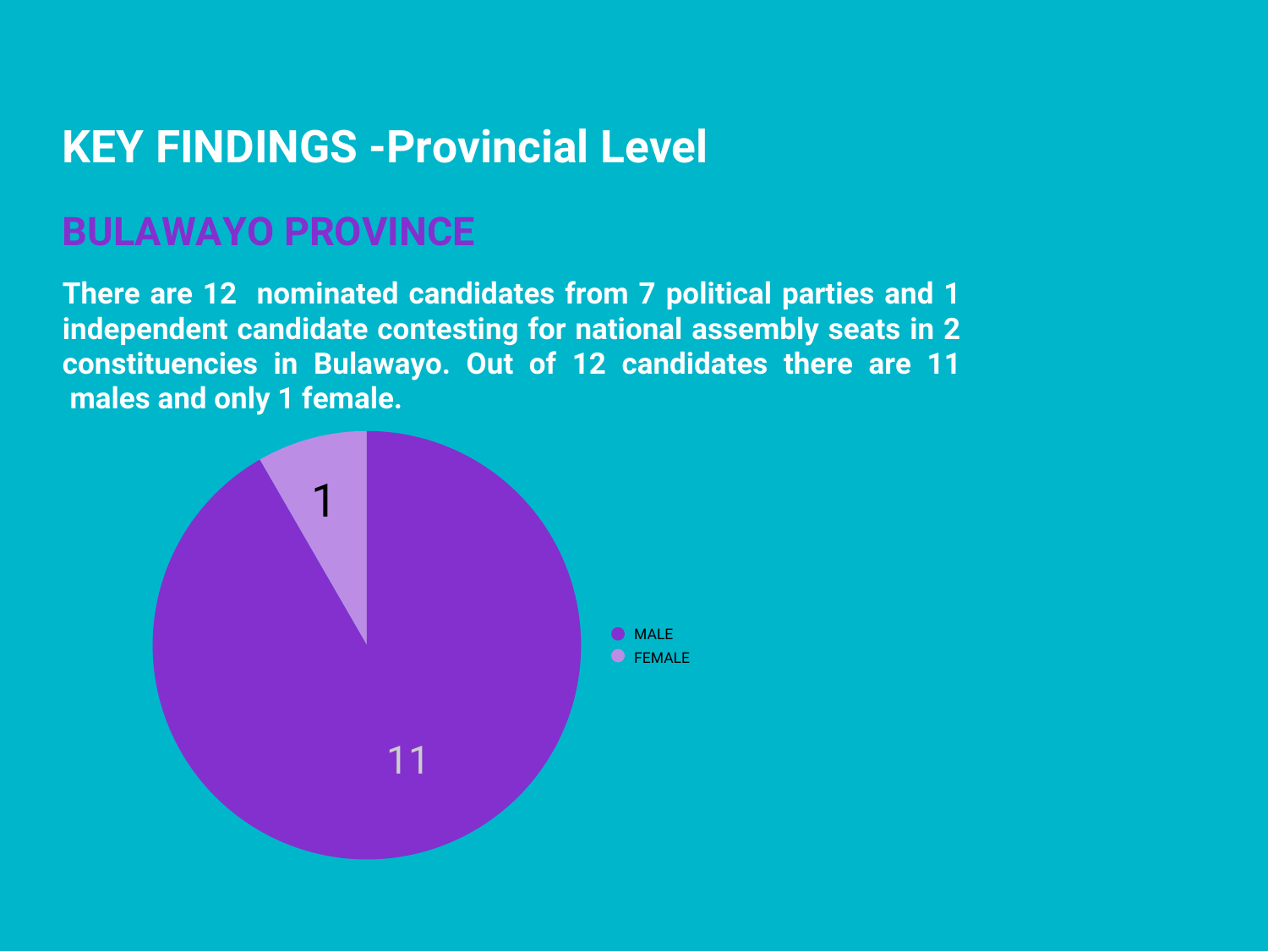### **HARARE PROVINCE**

**There are 51 candidates from 10 political parties contesting for national assembly seats in 12 constituencies in Harare . Out of the 51 candidates 42 are males and 9 are females.**

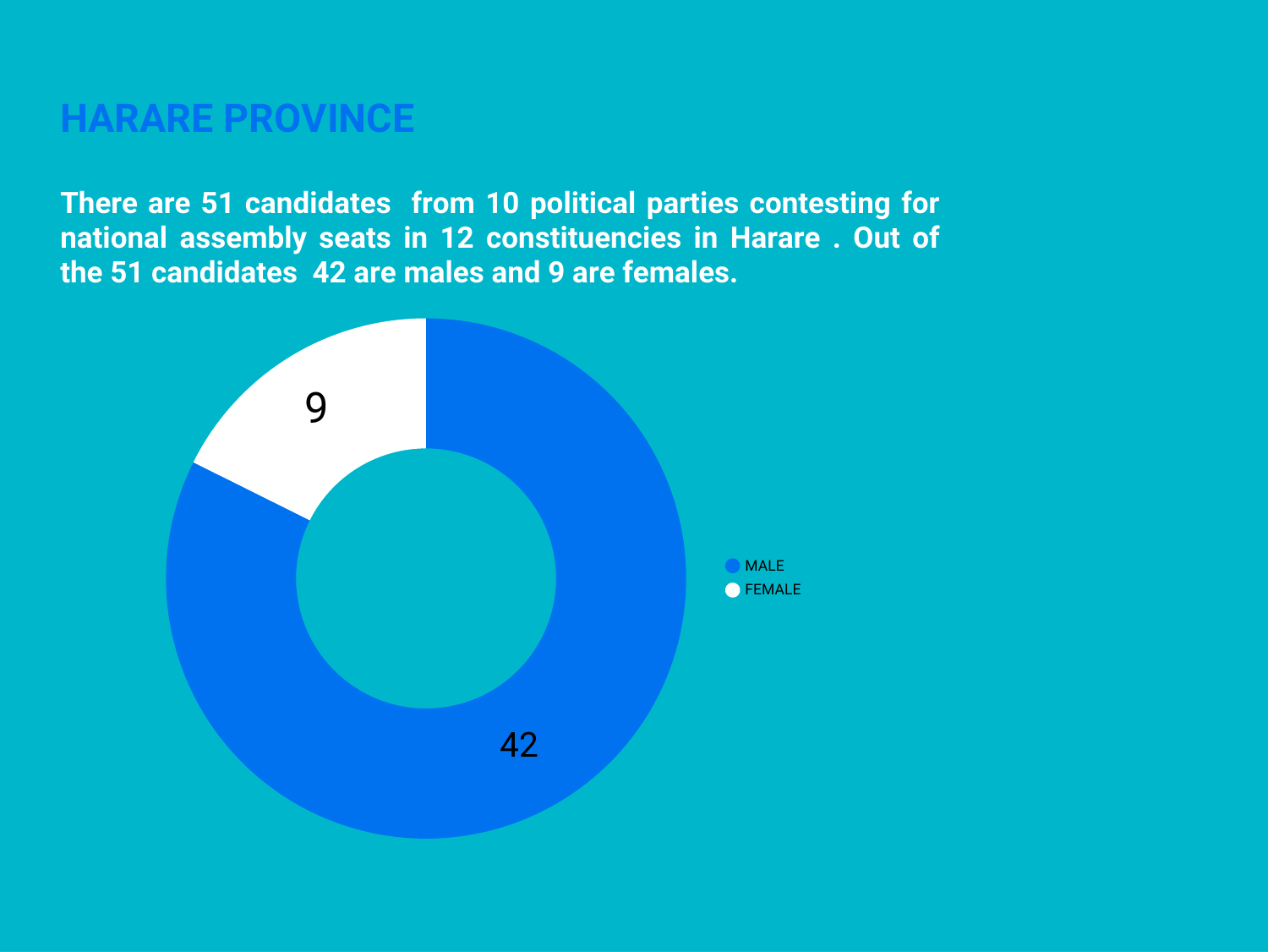**There are 9 candidates from 7 political parties contesting for National Assembly seats in 2 constituencies in Manicaland Province. Out of 9 candidates 8 are males and only 1 is female .**

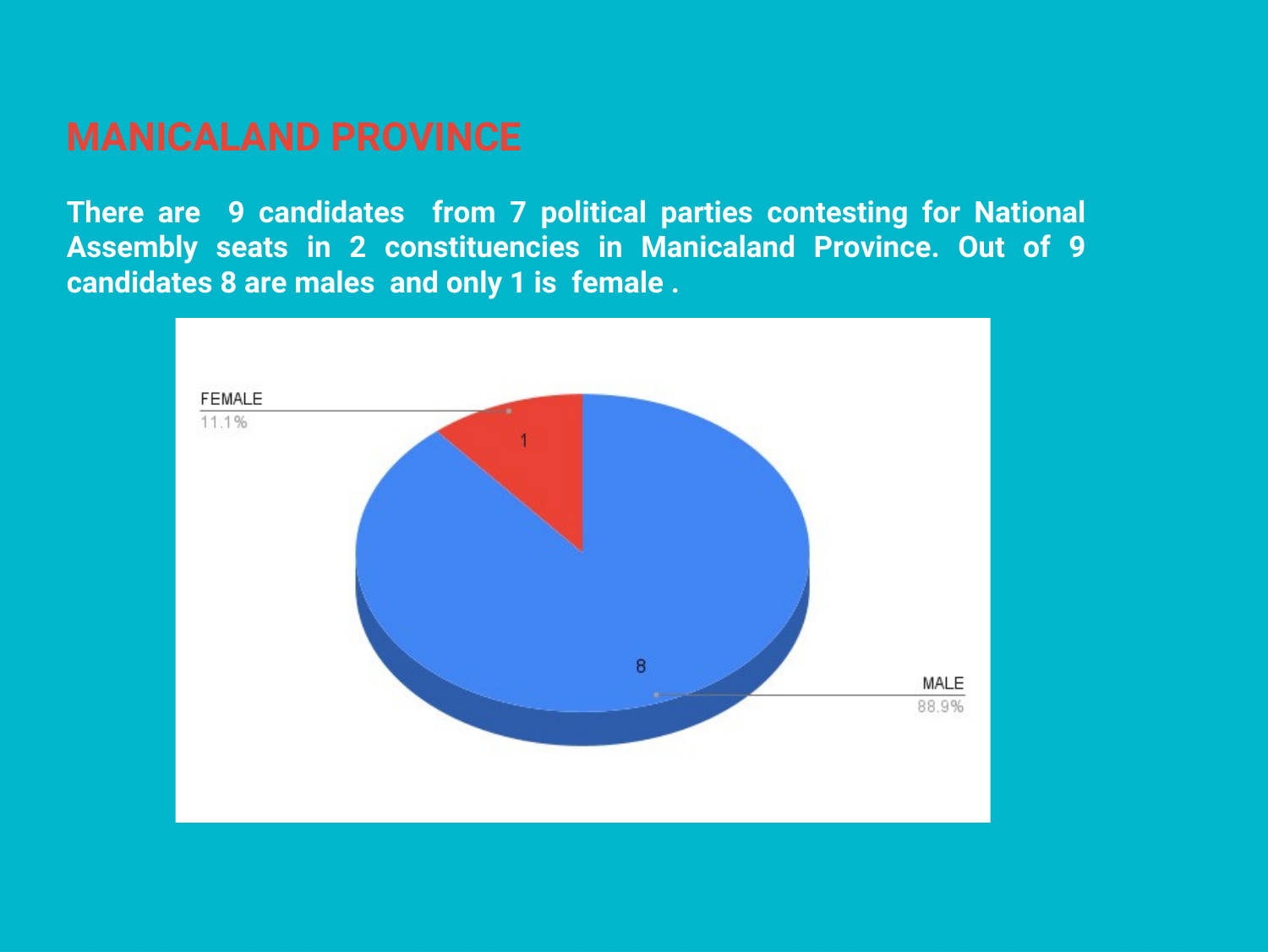**There are 12 candidates from 6 political parties and 1 independent candidate contesting for National Assembly seats in 3 constituencies in Mashonaland East Province . Out of 12 candidates there are 12 males and 0 females**

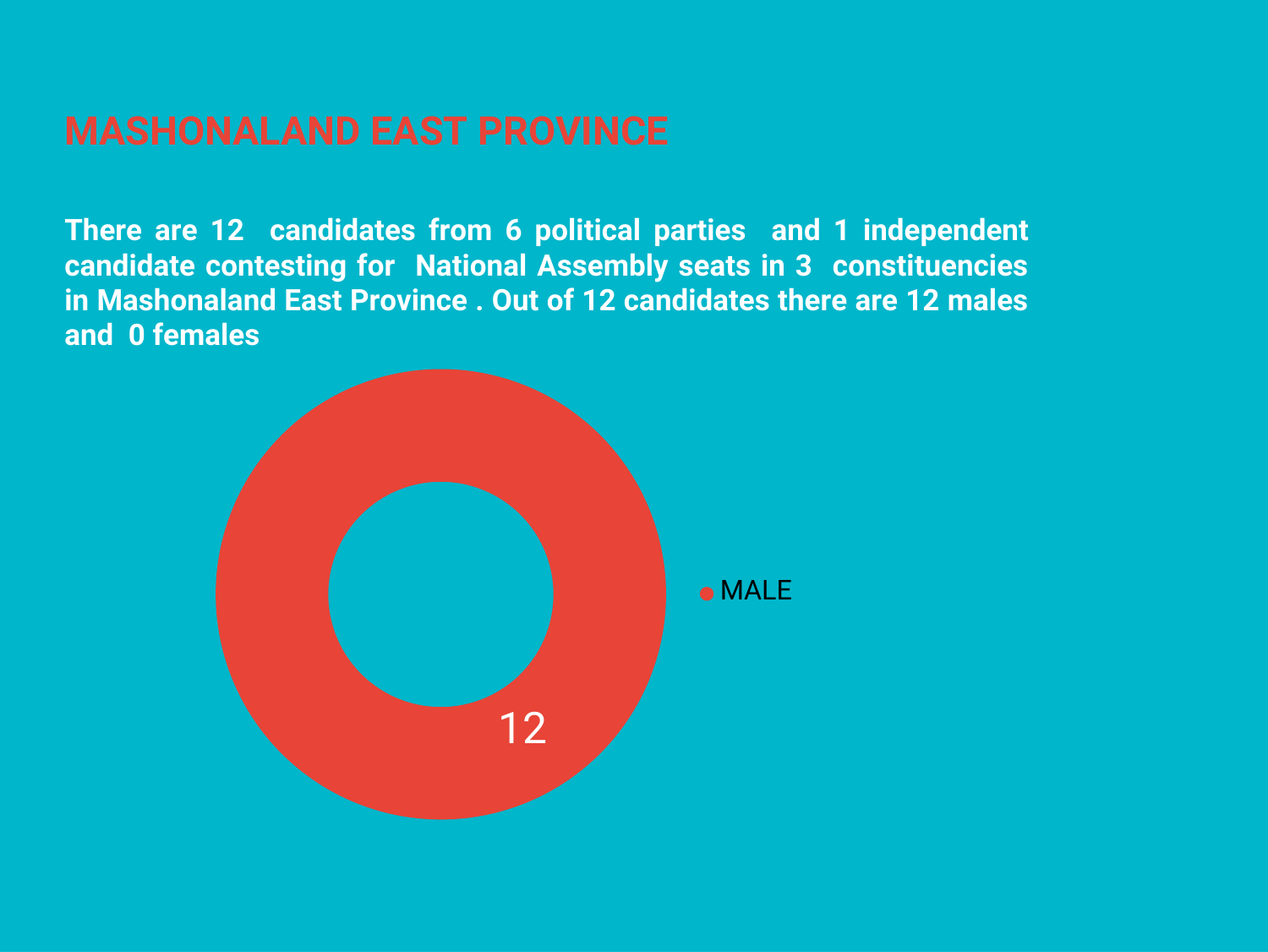### **MASVINGO PROVINCE**

**There are 7 candidates from 6 political parties contesting for National Assembly seats in 2 constituencies in Masvingo Province . Out of 7 candiadtes 5 are males and 1 female.**



**O** MALE **O**FEMALE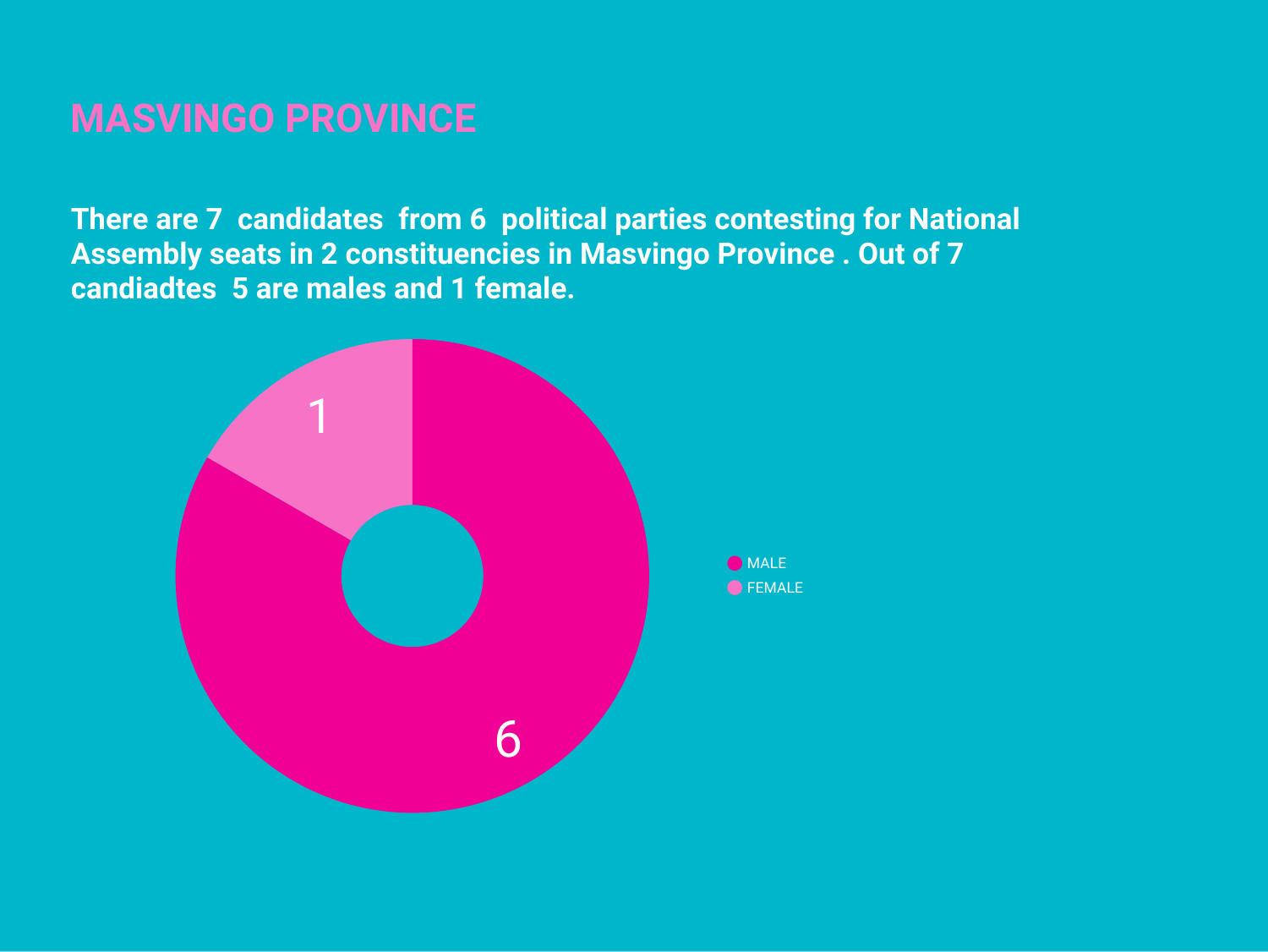**There are 9 candidates from 5 political parties and 2 independent candidates contesting for National Assembly seats in 2 constituencies in Matabeleland . Out of 9 candidates there are 7 males and 2 females.**

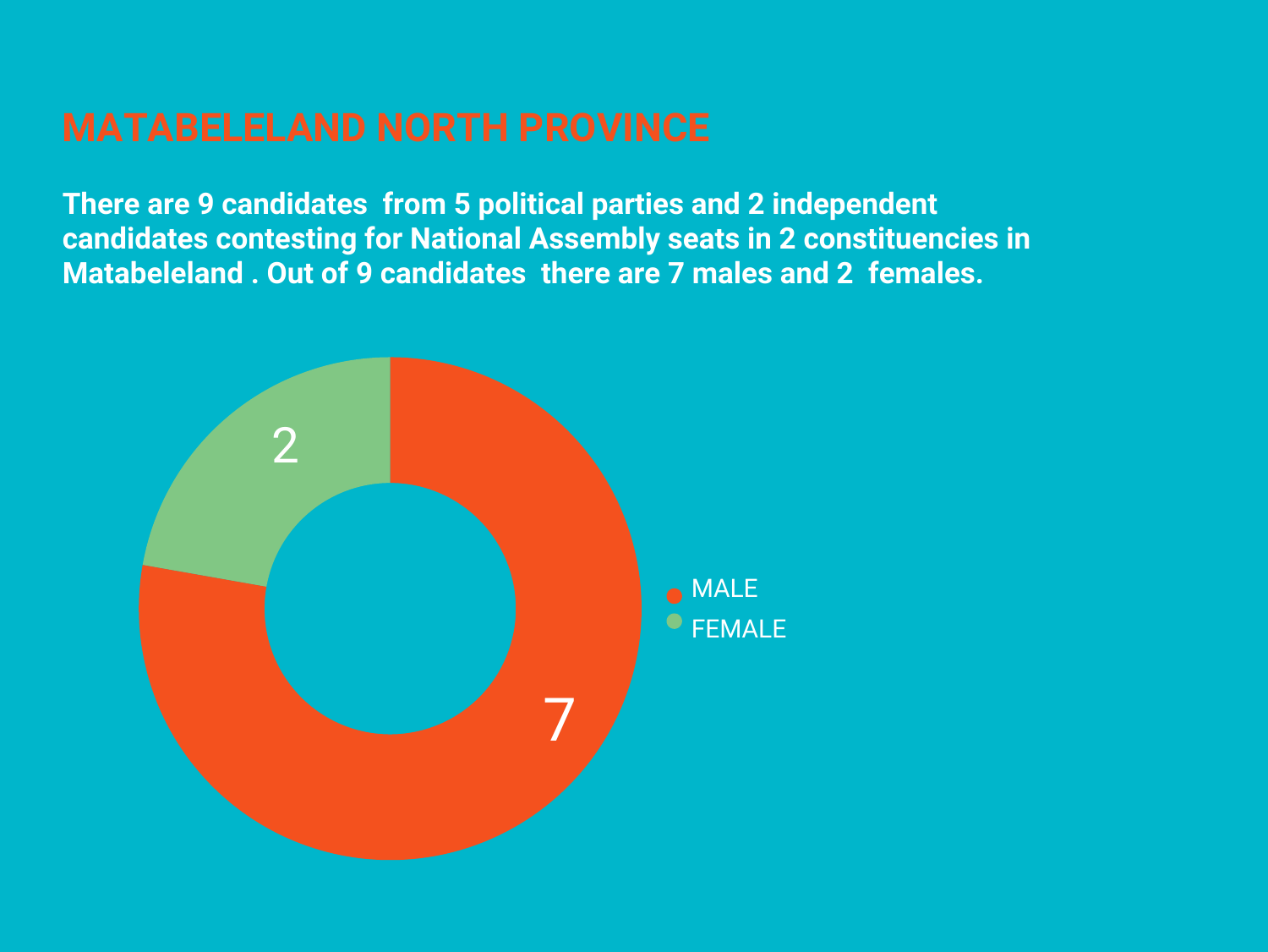### **MIDLANDS PROVINCE**

**There are 18 candidates from 7 political parties contesting for National Assembly seats in 5 constituencies in Midlands Province. Out of the 18 candidates 16 are males and 2 are females.**

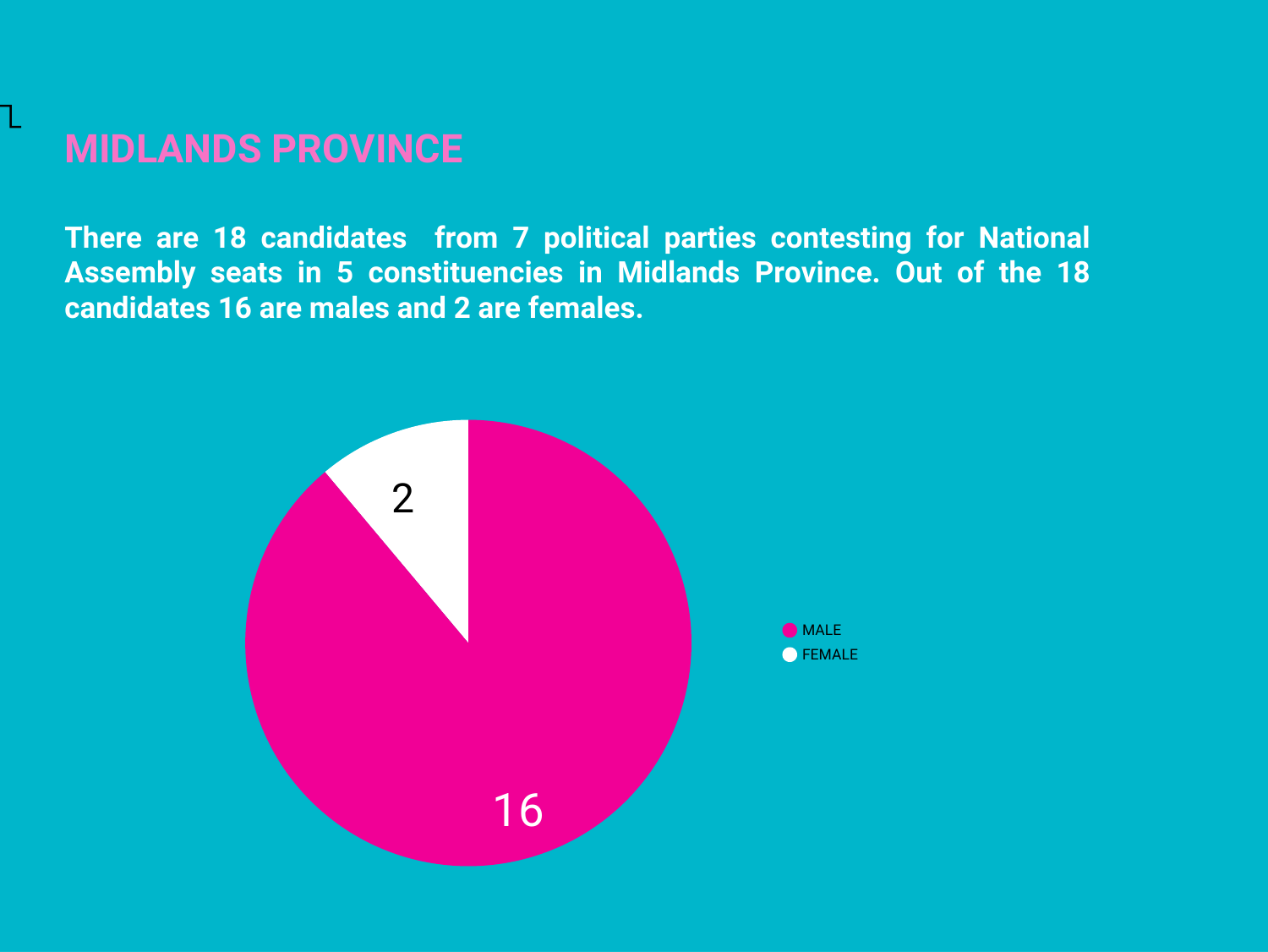### **CONCLUSION AND RECOMMENDATIONS**

### **1.Constitution Section 160 – Amend the Constitution**

• Section 160 should be amended to include the allocation of seats to gender in equal numbers on a rotational basis with every delimitation.

### **2. Electoral Act Section 46 – Nomination of Candidates**

- **This Section should be amended to** provide for the nomination of candidates standing for any political party to represent at least 50% of both women and men.
- The other option would be to legislate that political parties must ensure that in any district in which the political party is represented, at least 50% of the seats are represented by women.